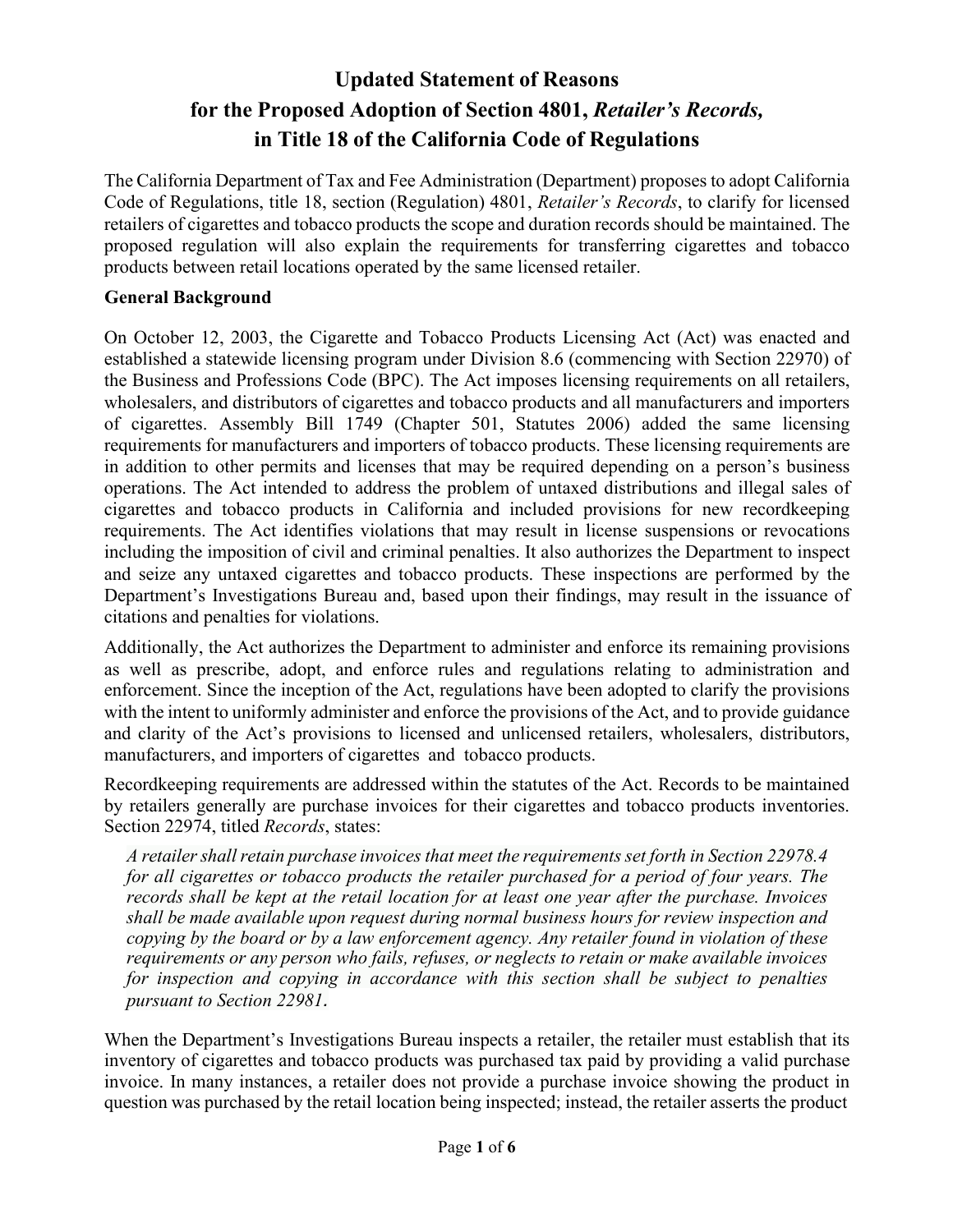was purchased tax paid at another retail location and was later transferred to the retail location under inspection. Therefore, the Department deemed it necessary to develop language to clarify retailers' record keeping obligations and explain the documentation required for a transfer of cigarettes and tobacco products between licensed retail locations owned by the same person.

## **Overview**

# Publication 78, *Sales of Cigarettes and Tobacco Products in California*

In April 2011, Publication 78, *Sales of Cigarettes and Tobacco Products in California*, was updated. The publication includes guidance to licensees on the Department's view of the law with respect to the transfer of cigarettes or tobacco products from one retail location to another retail location. At the time of the update, a letter was sent to 1,790 legal entities operating retail locations of cigarette and tobacco products. The language in Publication 78, specifically relating to store-to-store transfers, has remained unchanged and still appears as follows:

*Generally, the transfer of cigarettes and tobacco products are not permitted. However, if you own more than one store and licenses are held by the same legal entity, you may be allowed to transfer cigarettes and tobacco products between stores belonging to the same legal entity. When transferring cigarettes and tobacco products, legible transfer records and copies of the original purchase invoice must be kept at each location involved in the transfer. Such transfer records which must be prepared at the time of transfer, must include the address of each store, the purchase invoice date, the purchase invoice number, the supplier's name on the invoice, including type of packaging, flavor and or style, and the amounts of items transferred. Failure to provide such documentation when requested can result in the seizure of the claimed transferred product.* 

Publication 78 also addresses the records to be maintained by a retailer of cigarettes and tobacco products. While referred to in other sections within the publication, a summary of record requirements currently appears under the Enforcement section as follows:

*You must keep and maintain legible, accurate, and complete records, including purchase invoices for your resale stock of cigarettes and tobacco products (including products under the expanded definition of a tobacco product when sold or purchased in combination with nicotine), for four years. The most recent twelve months of invoices must be kept at the retail location for at least one year after the date of purchase. Failure to maintain records and provide them upon request to CDTFA staff or a law enforcement agency may result in a misdemeanor citation punishable by a fine of up to \$5,000 and/or imprisonment for up to one year in a county jail.*

Proposed Regulation 4801 is consistent with the above guidance.

# **Pertinent Statutes**

Purchases of cigarettes or tobacco products by a retailer from anyone except a properly licensed distributor or wholesaler of cigarettes or tobacco products are expressly prohibited by Revenue and Taxation Code (RTC) section 30478. However, the Act does not specifically state whether transfers of cigarettes and tobacco products between retail locations owned by the same person are allowed. The Act requires a retailer of cigarettes and tobacco products to do the following:

- obtain a separate retailer's license for each retail location at which cigarettes and tobacco products are sold,
- maintain purchase invoices that meet the requirements set forth in section 22978.4 of the BPC for all cigarettes and tobacco products the retailer purchased for a period of four years, and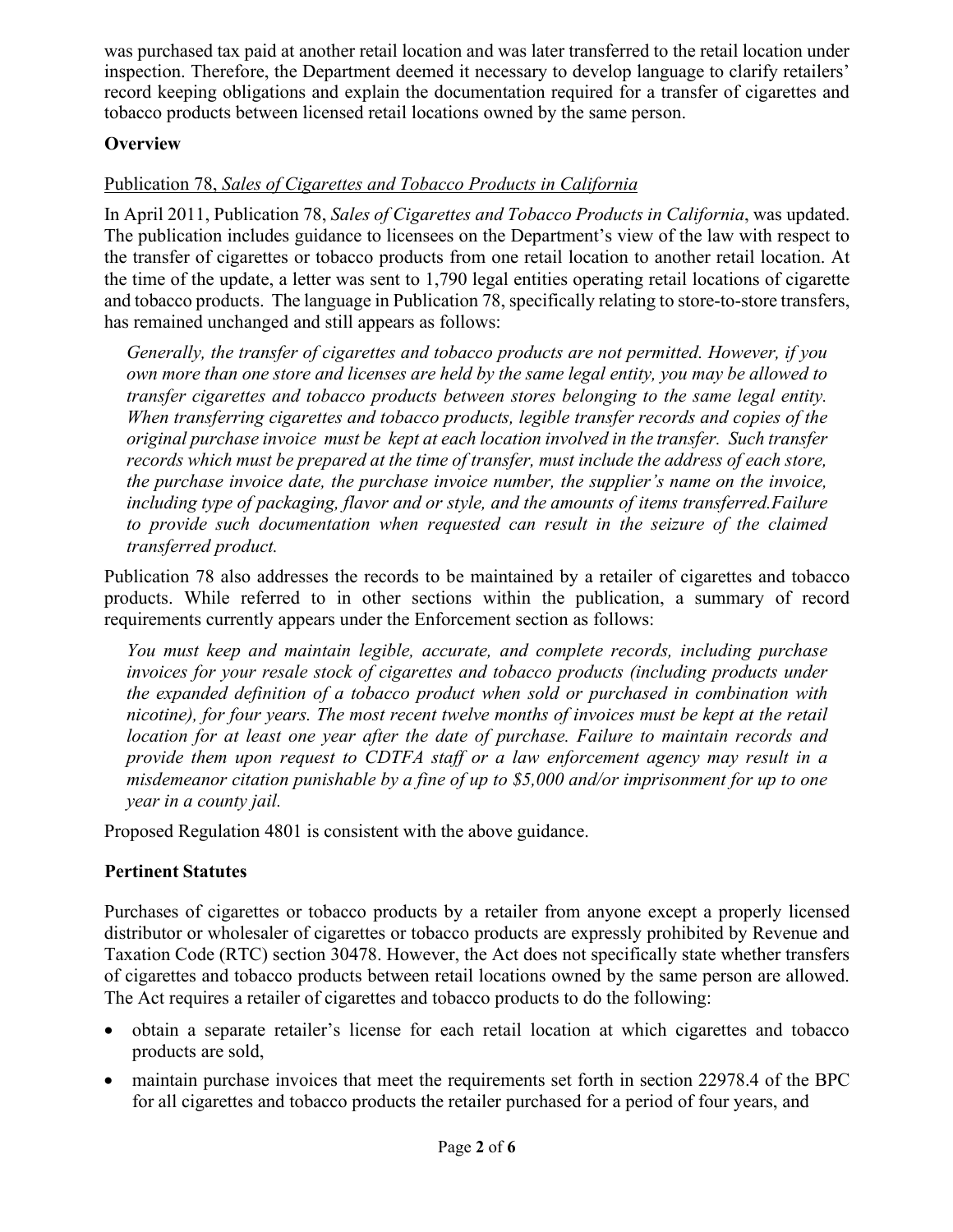maintain records at their retail location for at least one year after purchase.

Section 22978.4 also prescribes form and content requirements for invoices issued by distributors and wholesalers. In addition to requiring distributor and wholesaler information, each invoice must contain the name, address and license number of the customer, an itemized listing of cigarettes and tobacco products sold, date of sale, and the amount of excise taxes due to the state by the distributor or a statement that reads: "All California cigarette and tobacco product taxes are included."

Although the Act does not directly state all inventory transfers are allowable, the language contained within it could be interpreted to imply that specific transfers are not necessarily prohibited. Section  $22971(q)$  defines a retail location as any building from which cigarettes and tobacco products are sold at retail or a vending machine. "Sale" is defined in section 30006 of the RTC as any transfer of title or possession for consideration, exchange, or barter, in any manner or by any means whatever. As a result, the Act does not require a retailer to maintain a license at a warehouse or storage location from which retail sales are not made. The Act also does not require that a distributor or wholesaler deliver only to the address of the licensed retail location. Section 22978.4(a)(4) requires that a distributor or wholesaler include on any invoice the name, address, and license number of the retailer, distributor, or wholesaler to whom cigarettes and tobacco products are sold, but it does not require that the product be delivered to the address where the retail license is held. There are good reasons for not requiring such a limitation, such as traditional cash and carry purchases would be prohibited, and vending machine operators would only be able to take delivery at the location of a licensed vending machine, which is generally located at another person's business. Thus, it appears that without such delivery limitations, the Act contemplates transfers of cigarettes and tobacco products between retail or storage locations owned by the same legal entity when the invoice retention requirements are satisfied at each retail location.

While the Department has determined that the Act does allow a person to transfer inventories of cigarettes or tobacco products from one retail location to another, the Department also has determined that such a transfer requires certain documentation to verify that a retailer's inventory is tax-paid. When a retail location is under inspection by the Department's Investigations Bureau, the retailer is required to provide invoices showing it purchased its inventory of cigarette and tobacco products tax-paid from a licensed distributor or wholesaler. Invoices from a distributor or wholesaler to a retailer must contain the retailer's address and license number, and a retailer owning more than one retail location must obtain a separate license for each retail location. When a retail location under inspection provides a purchase invoice showing the type of product in its inventory was purchased tax-paid by a different retail location, the inspector cannot know that the item in the inventory being inspected is the same item described on the invoice unless there is also an inventory transfer log showing that the item described on the invoice was transferred from the retail location that purchased the product to the retail location being inspected. The Department has determined that it is essential that inventory transfer logs be prepared contemporaneously at the time of transfer and that the transfer log be provided upon request from the inspector. If these conditions are not requirements, a retailer owning multiple locations could prepare a transfer log after-the-fact to use purchase invoices from one retail location to conceal untaxed purchases at another retail location.

## **Proposed Regulation 4801**

As discussed below, proposed Regulation 4801 offers taxpayers a clear and concise explanation of what records should be maintained by retailers. The regulation also addresses the record keeping required by retailers to support their claims of store-to-store transfers of cigarettes and tobacco products.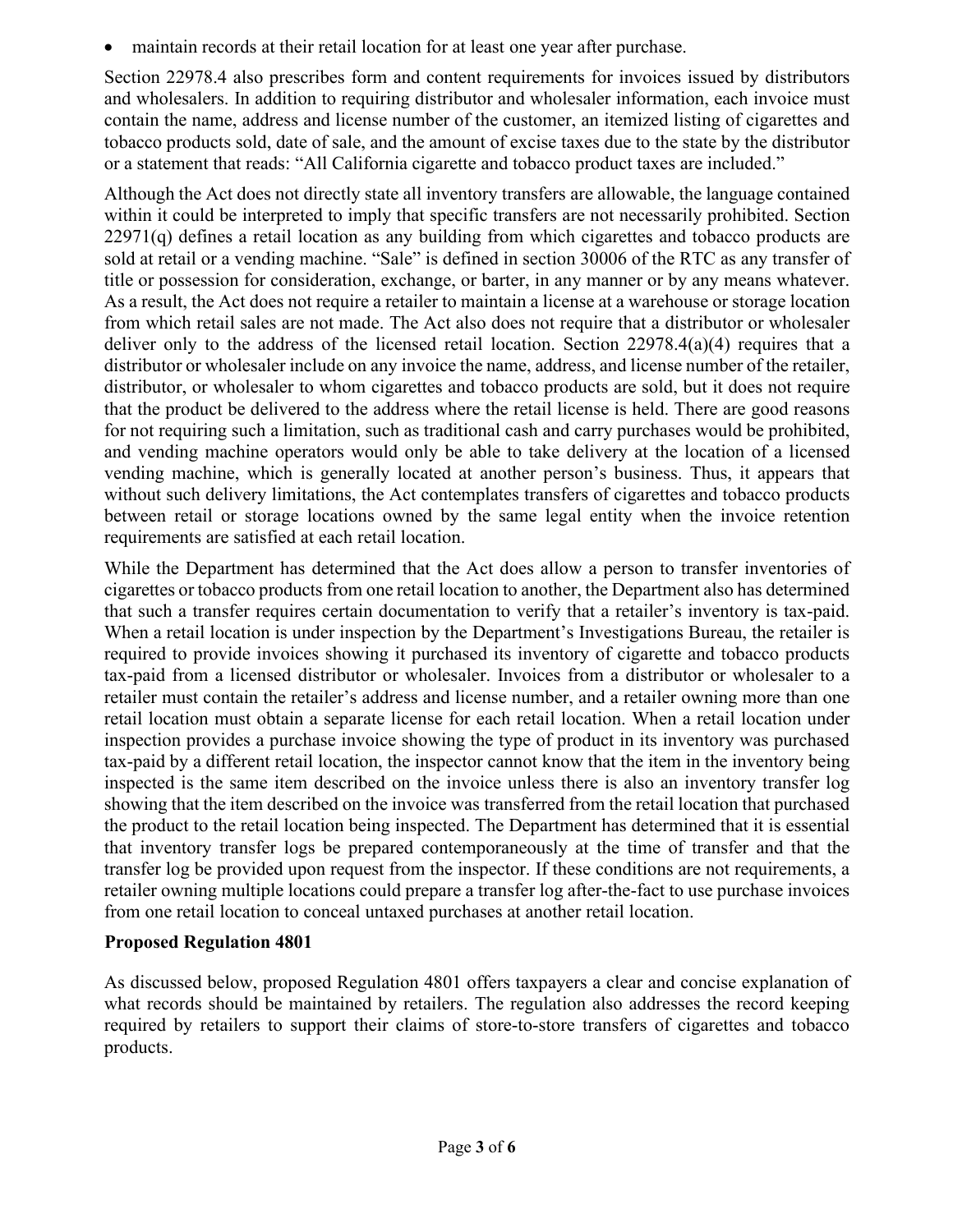#### *Subdivision (a), In General*

Subdivision (a) provides the general rules regarding retailers' purchase invoices. It states that a retailer must maintain their purchase invoices for a period of four years. Subdivision (a) further specifies that purchase invoices must be kept at the retail location to which the cigarettes and tobacco products were sold for at least one year after the retailer's purchase date. The subdivision also states that these purchase invoices must be made available upon request by the Department.

## *Subdivision (b), Transfers*

Subdivision (b) addresses transfers of cigarettes and tobacco products from one retail location to another retail location. The retail locations involved must be registered to the same person. A transfer log must be prepared at the time a transfer occurs and be kept for four years from the date the retailer purchased the transferred inventory. The transferring and receiving locations must keepcopies of the transfer log and the purchase invoices for the transferred inventory for at least one yearfrom the date of transfer.

A retailer must provide copies of the transfer log and the purchase invoices for the transferred inventory upon request and at the time the inspection has commenced. If a retailer fails to do so, then they are unable to establish the receiving location's inventory as being tax paid. Even if a purchase invoice is presented showing that the same type of tax-paid product was sold to a differentretail location, and the transferring location is owned by the same licensee as the receiving location, it will not establish the cigarettes and tobacco products as being tax paid.

## *Subdivision (c), Prohibited Transfers*

Transfers of tax-paid inventory are only allowed between properly licensed locations held by the same person. If the two licensed retailer locations have a different ownership type, then the transfer is prohibited. Subdivision (c) provides examples when a retailer is not the same person and the transfer is prohibited.

## *Subdivision (d), Transfer Log*

Subdivision (d) addresses the type of records retailers should prepare and maintain for every storeto-store transfer they conduct. The subdivision states that the transfer log must contain the transfer date, the business name, address and license number of the transferring and receiving locations, a detailed itemized list by supplier with specific descriptions of the cigarettes and tobacco products transferred, quantity transferred, purchase invoice number, and the names and license numbers of each supplier. An example of a transfer log is found in Appendix A.

## *Subdivision (e), Alternative Storage Media*

A retailer may convert documents, including transfer logs and original purchase invoices into "storage-only imaging media." Subdivision (e) explains that a document conversion must comply with the requirements of the California Code of Regulations, title 18, section 4901, subdivision (h). Storage-only imaging media includes PDF files and other media used in electronic imaging. Once converted, the retailer may discard the original hardcopy documents.

# *Subdivision (f), Inspections, Citations and Seizures*

Purchase invoices and transfer logs must be provided upon request at the time of inspection. If a retailer is unable to comply with such a request, it may result in the issuance of a citation and the seizure of their cigarettes and tobacco products. Transfer logs or similar documents that were not prepared at the time a transfer occurred or were not provided upon request at the time of inspection will not be accepted. A transfer log provided after the fact will not establish that cigarettes and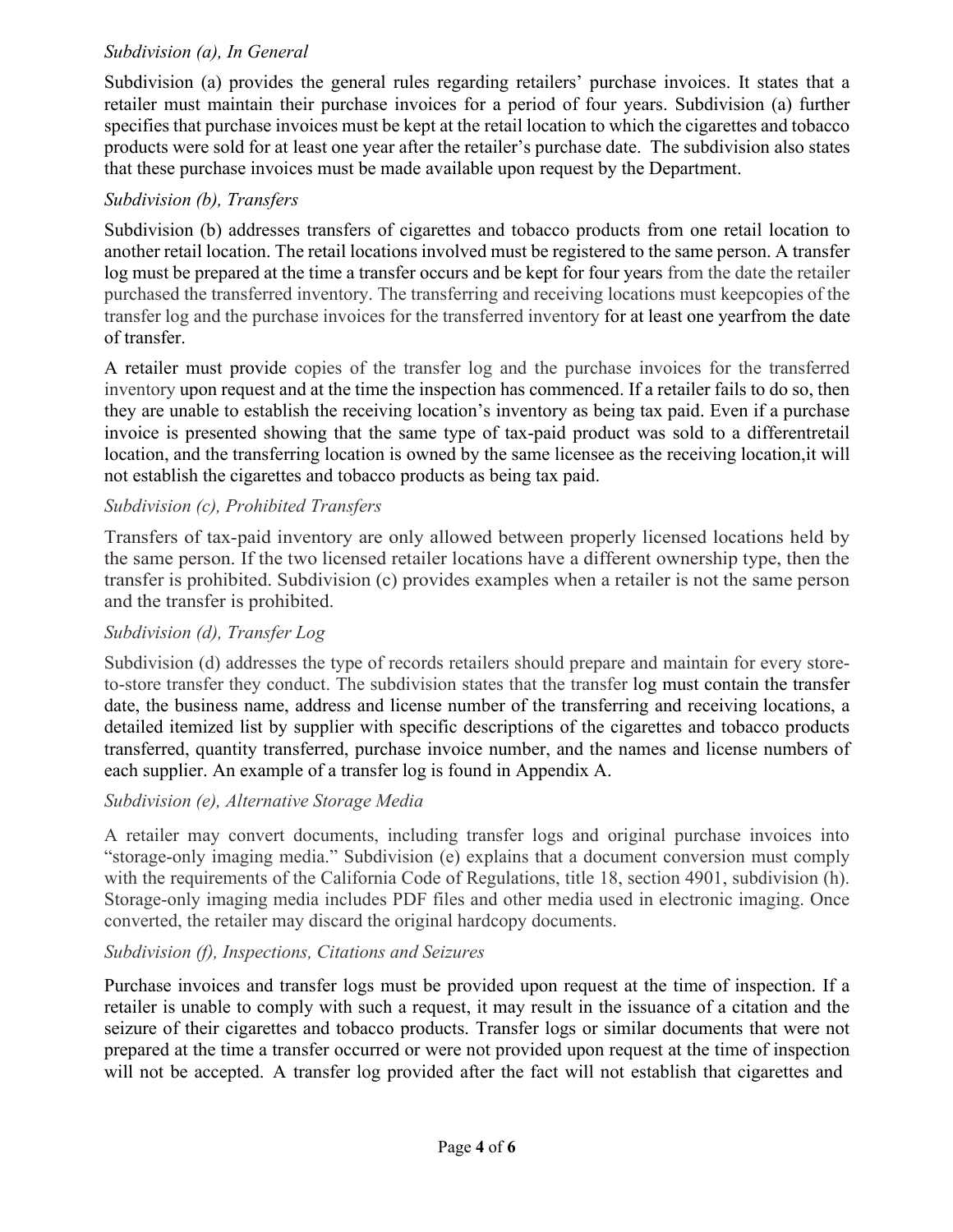tobacco products were erroneously or illegally seized, provide grounds for the dismissal of a citation for any violation of the Act, or reduce penalties imposed under the Act.

#### **Interested Parties Meeting and Comments**

The Department distributed a discussion paper which explained proposed Regulation 4801 on October 13, 2020, and held an interested parties meeting on October 28, 2020, to obtain public input. During the interested parties meeting, attendees did not comment on the proposed regulation. Additionally, the Department did not receive any written submissions after the interested parties meeting was held.

#### **Economic and Fiscal Impact**

Proposed Regulation 4801 impacts 21,729 licensed retailers of cigarettes and other tobacco products. Of that amount, 2,004 are retailers with multiple locations, with many of those licensees being small businesses. There are no comparable Federal regulations. In the absence of Federal regulation, state regulation is needed, and the Department is the state agency responsible for administering taxes on cigarettes and other tobacco products. The benefits of the regulatory change are the result of goals developed by the agency based on broad statutory authority. The Department considered whether to begin the formal rulemaking process to adopt the proposed regulation at this time or, alternatively, whether to take no action at this time. No additional alternatives were considered.

Although the statewide dollar costs and benefits from this regulation are unknown, the proposed regulation provides guidance on general recordkeeping requirements as well as the recordkeeping needed to support certain transfers of cigarettes and tobacco products. The proposed regulation is needed to prevent situations where a retailer is unable to verify that their retail inventory which was transferred store-to-store is tax-paid. Proposed Regulation 4801 is consistent with previous Department outreach on the topic. As such, the Department anticipates the proposed regulation to have little to no economic impact on businesses as they are already maintaining records according to the Department's current guidance. The Department anticipates:

- The estimated economic impact of the regulation is below \$10 million.
- No businesses or jobs will be created or eliminated because of the regulatory change.
- The regulation will not affect the ability of California businesses to compete with other states by making it more costly to produce goods and services here.
- The regulation does not directly impact housing costs.
- There are no other benefits of the regulation, including, but not limited to, benefits to the health, safety, and welfare of California residents, worker safety, and the state's environment and quality of life, identified by the Department.

Additionally, there is no estimated change of investment in the state; no incentive for innovation in products, materials, or processes; and no fiscal impact. The proposed regulation does not mandate specific technologies or equipment. This regulatory change does not affect any local entity or program and does not affect any federally funded state agency or program. The Department will post the proposed Regulation 4801, after it is approved, on its website and incorporate the regulation into industry guidance. The workload associated with incorporating these changes is considered routine. Any corresponding cost would be absorbed within the Department's existing budget.